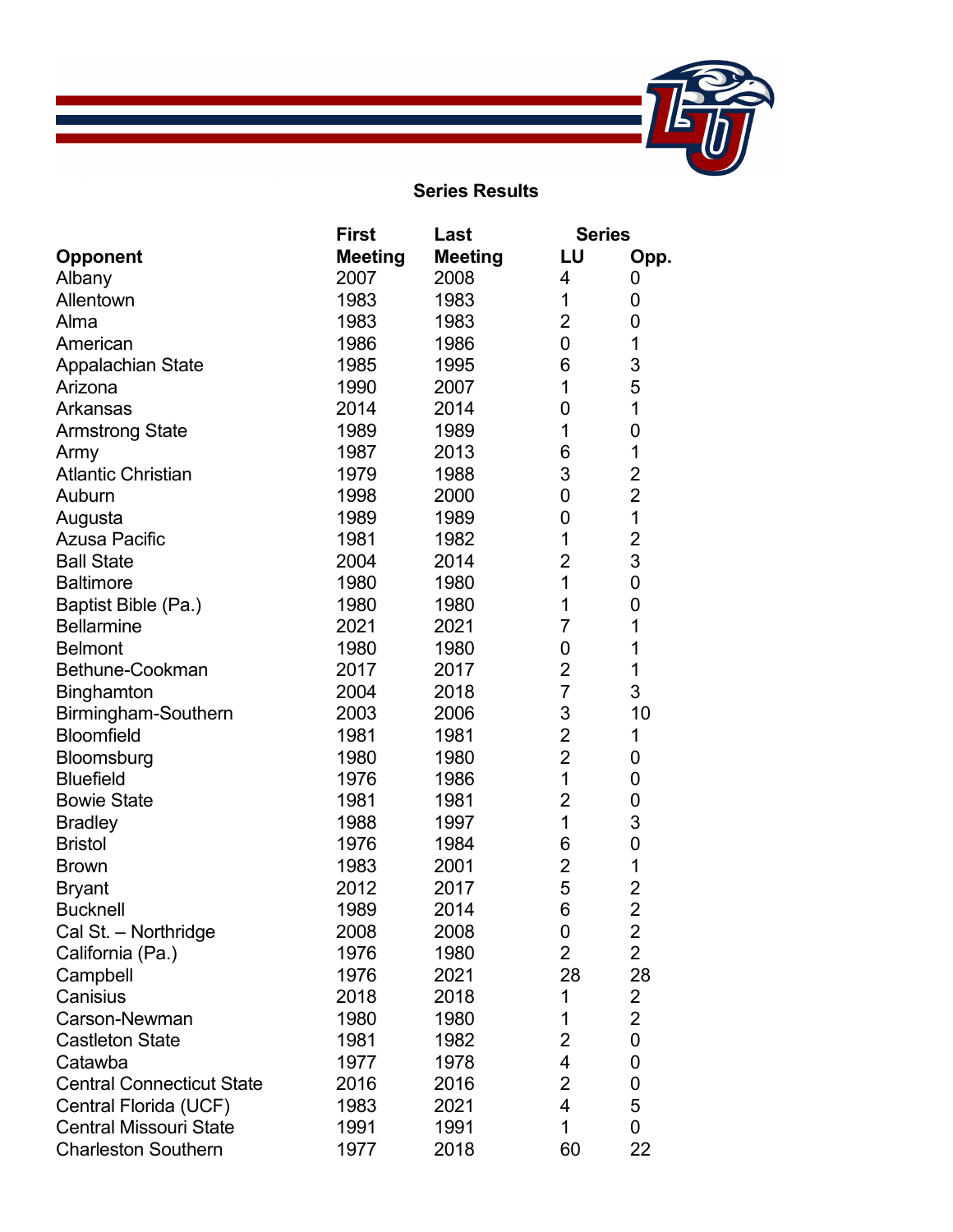| Charlotte                       | 1985 | 1995 | 4              | 1                       |
|---------------------------------|------|------|----------------|-------------------------|
| Clemson                         | 1988 | 2020 | 6              | 5                       |
| <b>Coastal Carolina</b>         | 1983 | 2021 | 36             | 63                      |
| Colgate                         | 1981 | 1982 | 4              | 0                       |
| Columbia                        | 2008 | 2008 | $\overline{2}$ | $\overline{2}$          |
| Connecticut                     | 1977 | 2016 | 4              | $\overline{\mathbf{4}}$ |
| <b>Coppin State</b>             | 1992 | 2012 | 6              | 0                       |
| Davidson                        | 1989 | 1995 | $\overline{2}$ | $\overline{\mathbf{4}}$ |
| Davis & Elkins                  | 1976 | 1976 | $\overline{2}$ | $\mathbf 0$             |
| Dayton                          | 1997 | 1997 | 1              | $\mathbf 0$             |
| <b>Delaware</b>                 | 1997 | 1997 | 0              | $\overline{2}$          |
| <b>Delaware State</b>           | 1996 | 2010 | 5              | $\mathbf 0$             |
| <b>Duke</b>                     | 1979 | 2021 | 13             | 12                      |
| Duquesne                        | 2005 | 2005 | 1              | $\overline{2}$          |
| <b>East Carolina</b>            | 1979 | 2020 | 5              | 8                       |
| <b>East Tennessee State</b>     | 1982 | 1998 | 3              | $\,6$                   |
| Eastern Kentucky                | 1988 | 1988 | 1              | $\mathbf 1$             |
| Edinboro                        | 1986 | 1986 | 1              | $\mathbf 0$             |
| Elon                            | 1976 | 2020 | 20             | 12                      |
| Evansville                      | 2016 | 2016 | $\overline{2}$ | 0                       |
| Fairfield                       | 2001 | 2005 | 3              | 0                       |
| <b>Fairleigh Dickinson</b>      | 1982 | 1982 | 1              | 0                       |
| Ferrum                          | 1977 | 1989 | 12             | 3                       |
| Florida                         | 1981 | 1981 | 0              | $\overline{1}$          |
| Florida Gulf Coast (FGCU)       | 2019 | 2019 | 1              | $\overline{2}$          |
| Florida International (FIU)     | 1985 | 1997 | 1              | $\overline{\mathbf{4}}$ |
| <b>Florida Southern</b>         | 1981 | 1981 | 0              | 1                       |
| <b>Florida State</b>            | 1998 | 2001 | 0              | $\overline{c}$          |
| Fordham                         | 1991 | 2009 | 4              | $\overline{1}$          |
| <b>Franklin Pierce</b>          | 1991 | 1991 | 1              | 0                       |
| <b>Fresno State</b>             | 1989 | 1989 | 0              | 1                       |
| <b>Frostburg State</b>          | 1980 | 1980 | $\overline{2}$ | 0                       |
| Furman                          | 1989 | 1994 | 3              | 0                       |
| Gardner-Webb                    | 2009 | 2018 | 21             | $\overline{7}$          |
| Geneva                          | 1976 | 1982 | 1              | 0                       |
| George Mason                    | 1977 | 2010 | 24             | 32                      |
| George Washington               | 1981 | 2007 | 13             | 7                       |
|                                 | 1985 | 1985 | $\overline{2}$ | 0                       |
| Georgetown                      | 1989 | 2013 | $\overline{2}$ | 8                       |
| Georgia<br>Georgia State        | 2015 | 2015 | $\overline{2}$ | 0                       |
|                                 | 1984 | 2000 | 1              | $\overline{\mathbf{4}}$ |
| Georgia Tech<br>Gonzaga         | 2002 | 2002 | 0              | 1                       |
|                                 | 1982 | 1982 | 0              | 1                       |
| <b>Grand Canyon</b><br>Guilford | 1976 | 1978 | 4              |                         |
|                                 |      |      | 6              | 0<br>$\overline{2}$     |
| Hampden-Sydney                  | 1977 | 1981 |                |                         |
| Hartford                        | 1999 | 2006 | 4              | $\boldsymbol{0}$        |
| Haverford                       | 1980 | 1980 | 1              | 0                       |
| Hawaii Hilo                     | 1984 | 1984 | 0              | $\overline{\mathbf{4}}$ |
| Hawaii Pacific                  | 1984 | 1984 | 3              | 1                       |
| <b>High Point</b>               | 1976 | 2018 | 52             | 32                      |
| Hofstra                         | 2004 | 2019 | 4              | 2                       |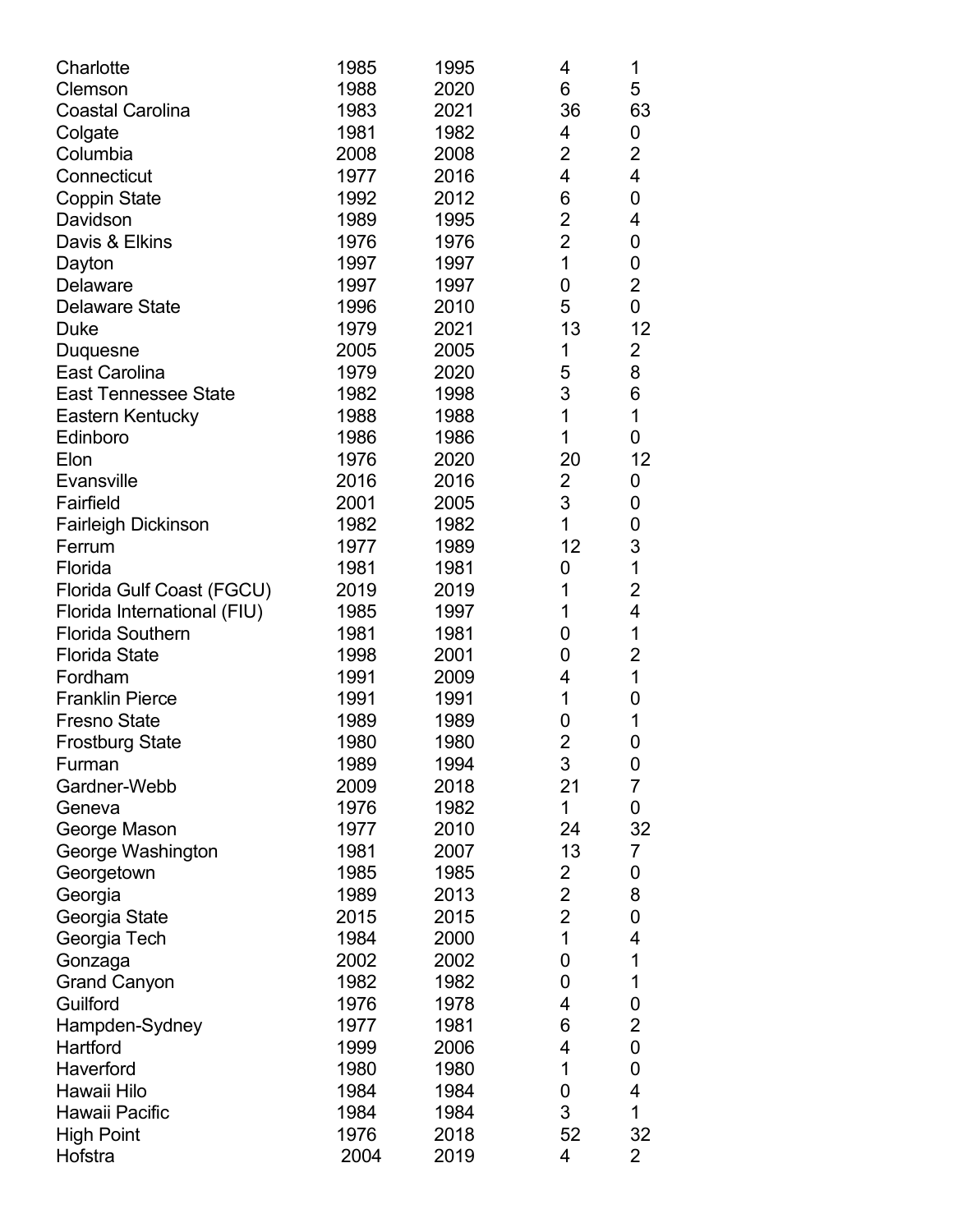| <b>Holy Cross</b>             | 1995 | 1995 | 3                       | 0                       |
|-------------------------------|------|------|-------------------------|-------------------------|
| Howard                        | 1979 | 1996 | 25                      | 5                       |
| <b>Illinois State</b>         | 2002 | 2002 | 1                       | 0                       |
| Indiana                       | 1990 | 1997 | $\overline{2}$          | 1                       |
| <b>Indiana State</b>          | 1980 | 1980 | 1                       | 0                       |
| Iona                          | 2001 | 2001 | 3                       | 0                       |
| Iowa                          | 2008 | 2008 | 1                       | 0                       |
| Ithaca                        | 1996 | 1996 | 1                       | 0                       |
| Jacksonville                  | 1981 | 2021 | 3                       | 14                      |
| James Madison                 | 1976 | 2018 | 32                      | 38                      |
| Juniata                       | 1983 | 1988 | 4                       | 0                       |
| Kansas                        | 2017 | 2017 | 1                       | 0                       |
| <b>Kansas State</b>           | 1989 | 2017 | 0                       | 3                       |
| Keene                         | 1976 | 1976 | 1                       | 0                       |
| <b>Kennesaw State</b>         | 2010 | 2021 | 11                      | 3                       |
| <b>Kent State</b>             | 1987 | 2020 | 8                       | 6                       |
| Kentucky                      | 2017 | 2017 | 1                       | 0                       |
| Kutztown                      | 1979 | 2003 | 3                       | 1                       |
| Lafayette                     | 2009 | 2009 | 1                       | 0                       |
| Le Moyne                      | 1978 | 2011 | 6                       | 1                       |
| Lehigh                        | 2010 | 2010 | 1                       | 0                       |
| Lipscomb                      | 2019 | 2021 | 5                       | 1                       |
| Lock Haven                    | 1976 | 1984 | 6                       | 1                       |
| Longwood                      | 1978 | 2020 | 30                      | 7                       |
| <b>Lubbock Christian</b>      | 1981 | 1981 | 1                       | 0                       |
| Lynchburg                     | 1986 | 1987 | $\overline{2}$          | 0                       |
| Maine                         | 1987 | 1987 | 1                       | 0                       |
| Manhattan                     | 2007 | 2010 | 4                       | $\overline{\mathbf{c}}$ |
| <b>Marist</b>                 | 1998 | 2020 | 5                       | 5                       |
| Marshall                      | 1991 | 2016 | 16                      | 3                       |
| Maryland                      | 1985 | 2016 | 9                       | 9                       |
| <b>Maryland Eastern Shore</b> | 1992 | 1992 | 3                       | 0                       |
| <b>Massachusetts</b>          | 1979 | 2001 | 4                       | 1                       |
| <b>Mercer</b>                 | 2009 | 2011 | $\overline{2}$          | 3                       |
| Miami, Fla.                   | 1997 | 1997 | 0                       | 1                       |
| Middlebury                    | 1984 | 1986 | 3                       | 0                       |
| <b>Missouri</b>               | 1989 | 2014 | 1                       | 1                       |
| Monmouth                      | 2007 | 2011 | $\overline{2}$          | $\overline{2}$          |
| <b>Morehead State</b>         | 2010 | 2010 | 1                       | 0                       |
| N.C. State                    | 1987 | 2009 | 3                       | 6                       |
| Nebraska                      | 1984 | 1984 | 0                       | 1                       |
| <b>New Orleans</b>            | 2011 | 2011 | $\overline{2}$          | 0                       |
| Newberry                      | 1977 | 1977 | 0                       | 1                       |
| <b>Newport News</b>           | 1976 | 1976 | $\overline{\mathbf{4}}$ | 0                       |
| <b>NJIT</b>                   | 2019 | 2019 | $\overline{2}$          | 1                       |
| <b>Norfolk State</b>          | 1981 | 2008 | 24                      | 14                      |
| North Alabama                 | 2019 | 2021 | 8                       | 1                       |
| <b>North Carolina</b>         | 1978 | 2021 | 5                       | 23                      |
| North Carolina A&T            | 1991 | 2021 | 19                      |                         |
| North Carolina Wesleyan       | 1983 | 1989 | 5                       | $\overline{c}$<br>5     |
| North Florida                 | 1996 | 2021 | 9                       | 3                       |
|                               |      |      |                         |                         |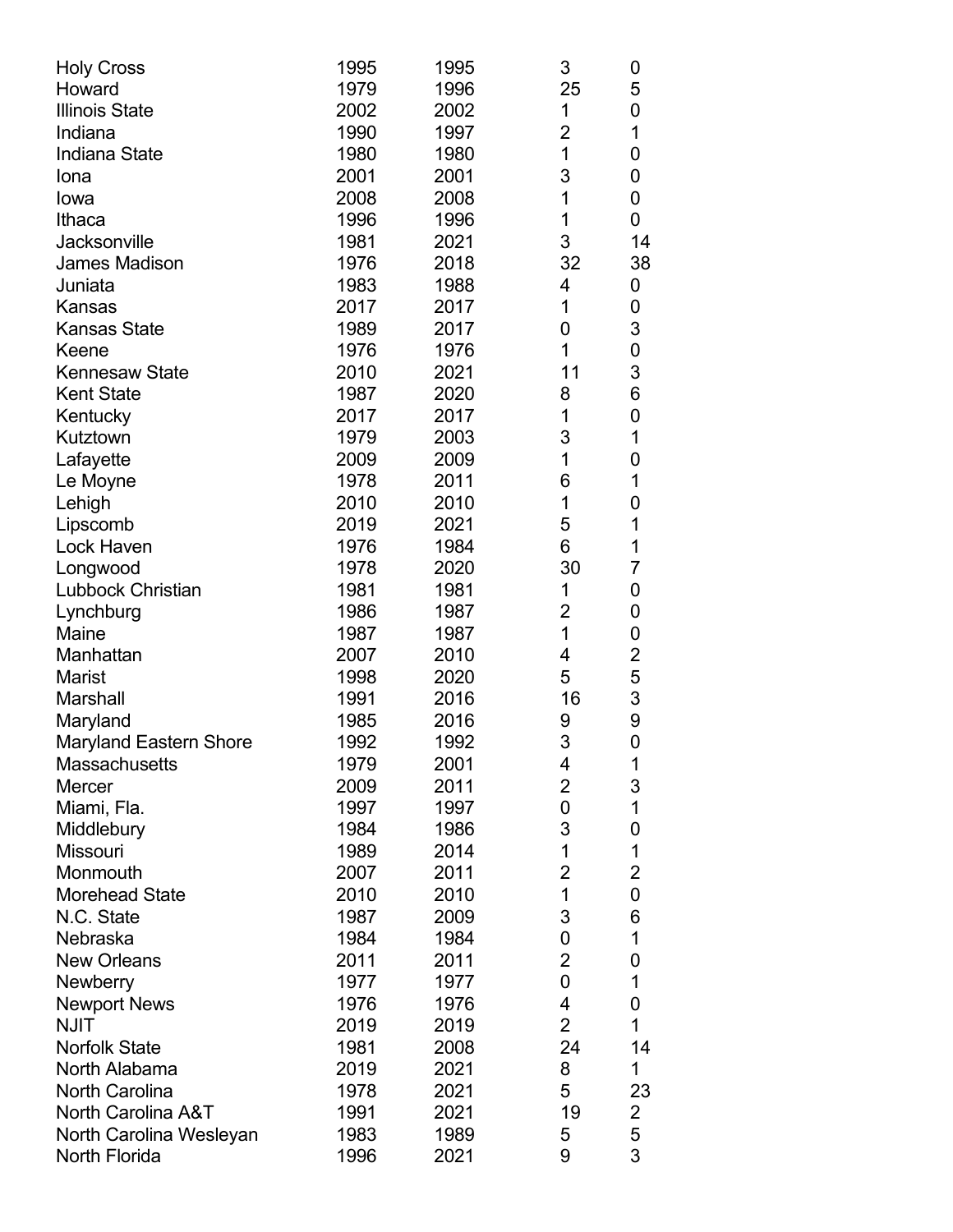| Northeastern             | 1998 | 1998 | 1                       | 0              |
|--------------------------|------|------|-------------------------|----------------|
| Northern Iowa            | 1998 | 1998 | 0                       | 1              |
| Notre Dame               | 2008 | 2008 | 1                       | 0              |
| Ohio                     | 2014 | 2014 | 1                       | 1              |
| <b>Ohio Northern</b>     | 1981 | 1981 | 1                       | 0              |
| <b>Ohio State</b>        | 1996 | 2016 | 0                       | 3              |
| <b>Old Dominion</b>      | 1982 | 2016 | 25                      | 37             |
| <b>Ole Miss</b>          | 2009 | 2009 | 0                       | 1              |
| <b>Oneonta State</b>     | 1986 | 1986 | 1                       | 0              |
| Onodaga                  | 1980 | 1980 | $\overline{2}$          | 0              |
| <b>Oral Roberts</b>      | 2002 | 2002 | 0                       | 1              |
| <b>Pembroke State</b>    | 1976 | 1976 | $\overline{2}$          | 1              |
| Penn                     | 1986 | 1990 | 1                       | 2              |
| <b>Penn State</b>        | 2013 | 2015 | 5                       | 0              |
| Penn State-Behrend       | 1981 | 1981 | 1                       | 0              |
| Pfeiffer                 | 1977 | 2002 | $\overline{2}$          | 0              |
| <b>Point Park</b>        | 1982 | 1985 | $\overline{7}$          | 0              |
| <b>Potsdam State</b>     | 1978 | 1978 | 1                       | 0              |
| Presbyterian             | 2009 | 2018 | 22                      | 5              |
| Purdue                   | 1996 | 1997 | 0                       | 3              |
| Queens                   | 1981 | 1985 | 13                      | 0              |
| Quinnipac                | 1978 | 1978 | 1                       | 0              |
| Radford                  | 1985 | 2021 | 69                      | 39             |
| Rhode Island             | 1978 | 1996 | 6                       | 0              |
| <b>Rice</b>              | 2003 | 2003 | 0                       | 3              |
| Richmond                 | 1985 | 2019 | 26                      | 24             |
| Rider                    | 1999 | 2014 | $\overline{7}$          | 1              |
| <b>Rio Grande</b>        | 1983 | 1983 | 1                       | 0              |
| <b>Robert Morris</b>     | 1981 | 1981 | $\overline{2}$          | 0              |
| Rochester                | 1980 | 1980 | 1                       | 0              |
| <b>Rollins</b>           | 1990 | 1990 | 0                       | 2              |
| <b>Rutgers</b>           | 1999 | 2011 | 3                       | $\overline{2}$ |
| <b>Seton Hall</b>        | 2000 | 2020 | 3                       | 1              |
| Shippensburg             | 1979 | 1985 | 8                       | $\overline{7}$ |
| Siena                    | 2012 | 2013 | 5                       | 1              |
| <b>Slippery Rock</b>     | 1980 | 1987 | 3                       | $\overline{2}$ |
| South Alabama            | 2009 | 2009 | $\overline{2}$          | 0              |
| South Carolina           | 1977 | 2019 | $\overline{\mathbf{4}}$ | 11             |
| South Florida            | 2014 | 2016 | 1                       | 3              |
| <b>Southern Arkansas</b> | 1983 | 1983 | 1                       | 0              |
| Southern Illinois        | 1999 | 1999 | 0                       | 1              |
| <b>Southern Maine</b>    | 1982 | 1983 | 3                       | 0              |
| <b>Southern Miss</b>     | 2008 | 2008 | 0                       | 1              |
| Southwestern             | 1983 | 1983 | 1                       | 0              |
| Spring Garden            | 1982 | 1982 | 1                       | 0              |
| St. Francis, N.Y.        | 1987 | 1987 | 1                       |                |
|                          |      |      |                         | 0              |
| St. John's               | 2010 | 2018 | 6<br>1                  | 8              |
| St. Thomas Aquinas       | 1982 | 1982 | 1                       | 0              |
| St. Xavier               | 1982 | 1982 |                         | 0              |
| <b>Stetson</b>           | 1982 | 2019 | 4                       | 3              |
| <b>TCU</b>               | 2021 | 2021 | 0                       | 3              |